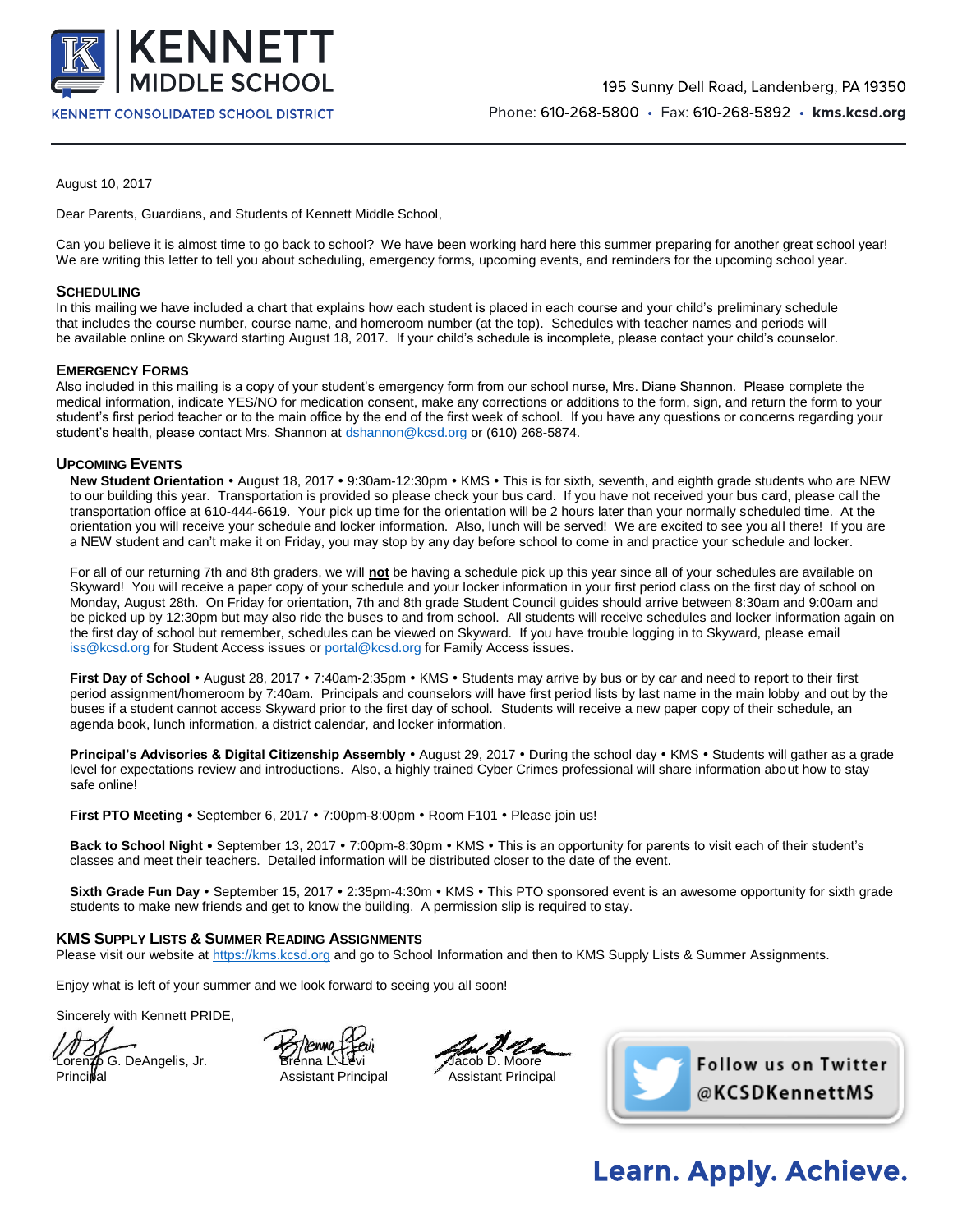## **2017-2018 CLASS SCHEDULING AT KENNETT MIDDLE SCHOOL**

The course recommendation and course request process for the 2017-2018 school year has been completed. Although there are exceptions for some students, below are examples of courses that most students will take this year.

| <b>Subject Area</b>                              | <b>Process for Recommendation and Eligibility</b>                                                                                                                                                                                                                                                                                                                                    | <b>Sixth Grade</b>                                                                                                                                                                                                              | <b>Seventh Grade</b>                          | <b>Eighth Grade</b>                           |
|--------------------------------------------------|--------------------------------------------------------------------------------------------------------------------------------------------------------------------------------------------------------------------------------------------------------------------------------------------------------------------------------------------------------------------------------------|---------------------------------------------------------------------------------------------------------------------------------------------------------------------------------------------------------------------------------|-----------------------------------------------|-----------------------------------------------|
| English/<br><b>Language Arts</b><br>(84 minutes) | The eligibility process involves a point system with students receiving points in the following areas:<br>PSSA - ELA Scaled Scores, Final Grade in Language Arts, Teacher Input, District Benchmark                                                                                                                                                                                  | - Language Arts 6<br>- Honors Language Arts 6                                                                                                                                                                                   | - Language Arts 7<br>- Honors Language Arts 7 | - Language Arts 8<br>- Honors Language Arts 8 |
| <b>Mathematics</b><br>(84 minutes)               | The eligibility process involves a point system with students receiving points in the following<br>areas: PSSA - Mathematics Scaled Scores, Final Grade in Mathematics, Teacher Input, District<br>Benchmark, Algebra Readiness Exam (7th & 8th only)                                                                                                                                | - Math 6<br>- Accelerated Math 6                                                                                                                                                                                                | - Math 7<br>- Algebra I                       | - Math 8<br>- Algebra I<br>- Honors Geometry  |
| <b>Science</b><br>(42 minutes)                   | 6th grade: All students take the same course.<br>$7th$ & 8th grades: The eligibility process involves a point system with students receiving points in the<br>following areas: PSSA - Mathematics Scaled Scores, PSSA - ELA Scaled Scores, Final Grade in<br>Mathematics, Final Grade in Science, Teacher Input, District Benchmark, Algebra Readiness Exam                          | - Science 6                                                                                                                                                                                                                     | Science 7<br>- Honors Science 7               | - Science 8<br>- Honors Science 8             |
| <b>Social Studies</b><br>(42 minutes)            | 6 <sup>th</sup> grade: This is based on the Language Arts placement.<br>7 <sup>th</sup> & 8 <sup>th</sup> grade: All students take the same course.                                                                                                                                                                                                                                  | - Social Studies 6<br>- Honors Social Studies 6                                                                                                                                                                                 | - Social Studies 7                            | - American History                            |
| <b>WIN</b><br>(What I Need)<br>(42 minutes)      | Depending on the individual needs of the student, a WIN course is assigned. A screening process is<br>conducted and students who qualify receive support classes, such as WIN Language Arts, WIN Math,<br>or WIN Executive Functioning. WIN Science & Social Studies (2 Marking Periods of each) enhance<br>the grade level course material using project-based and research skills. | - WIN Language Arts (Decoding & Comprehension)<br>- WIN Math<br>- WIN Executive Functioning<br>- WIN Resource<br>- WIN Science and Social Studies<br>- World Languages: Spanish I, French I, German I, Latin I (8th grade only) |                                               |                                               |
| <b>Marking Period</b><br>Cycle<br>(42 minutes)   | All students take one of the four courses during each of the four marking periods. The course changes<br>each marking period (approx. 45 days).<br>Family Consumer Science is split into two courses - Sewing and Cooking and are half of a marking<br>period in duration (22 or 23 days of each).                                                                                   | - Art<br>- Family & Consumer Science (Sewing and Cooking)<br>- Health<br>- STEM                                                                                                                                                 |                                               |                                               |
| Year-Long<br>Cycle<br>(42 minutes)               | All of the students take one of the three courses listed every three days. These courses rotate on a<br>six-day cycle (Days 1-6).<br>*Music selections were recorded by music teachers at KMS for seventh & eighth grade and by fifth<br>grade teachers for sixth grade students. Courses include: Band, Orchestra, Chorus, & General Music                                          | -Music*<br>-Physical Education<br>-Keyboarding/Computers                                                                                                                                                                        |                                               |                                               |

## **QUESTIONS/CONCERNS:**

If you have any questions or concerns about your student's classes, please use the following contact information:

### **Math & Science Placements**

Dr. Lydia Hallman Director of Curriculum and Mathematics and Science [lhallman@kcsd.org](mailto:lhallman@kcsd.org) 610-268-1121

#### **Language Arts & Social Studies Placements** Mrs. Judy Jester Curriculum Supervisor for Language Arts and Social Studies [jjester@kcsd.org](mailto:jjester@kcsd.org) 610-268-3519

**Other Scheduling Questions & Concerns** Main Office 610-268-5800 Lorenzo DeAngelis, Principal **Ideangelis@kcsd.org** Brenna Levi, Assistant Principa[l blevi@kcsd.org](mailto:blevi@kcsd.org) Jake Moore, Assistant Principa[l jmoore@kcsd.org](mailto:jmoore@kcsd.org)

Counseling Office 610-268-5878 Administrative Assistant: Patty Krieger [pkrieger@kcsd.org](mailto:pkrieger@kcsd.org) 6th grade: Kori Barley-Stoudemir[e kbarley@kcsd.org](mailto:kbarley@kcsd.org) 7th grade: Lauren Boder **boder@kcsd.org** 8th grade: Jenna Reinheime[r jreinheimer@kcsd.org](mailto:jreinheimer@kcsd.org)